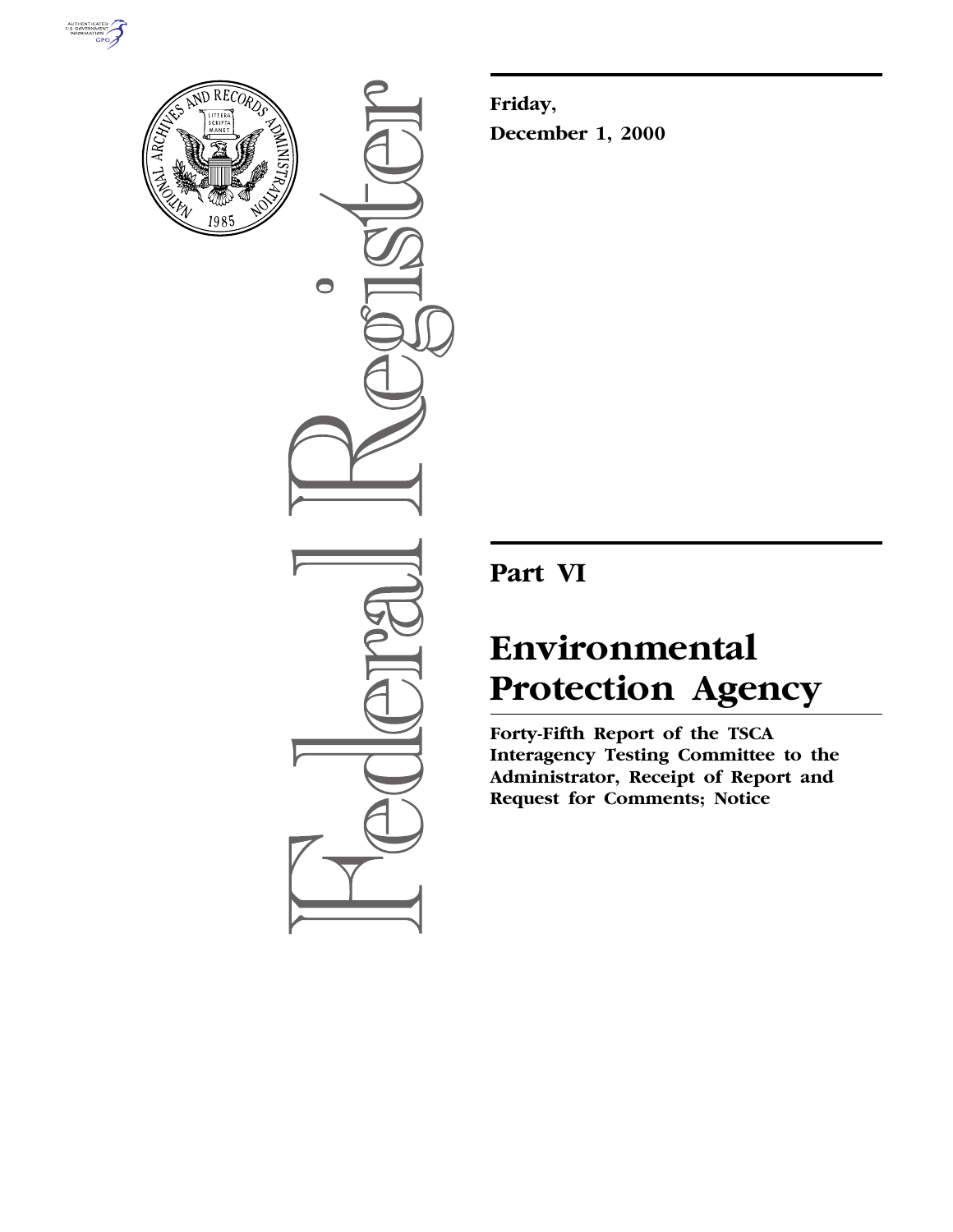# **ENVIRONMENTAL PROTECTION AGENCY**

# **[OPPTS–41053; FRL–6399–5]**

# **Forty-Fifth Report of the TSCA Interagency Testing Committee to the Administrator; Receipt of Report and Request for Comments**

**AGENCY:** Environmental Protection Agency (EPA).

# **ACTION:** Notice.

**SUMMARY:** The Toxic Substances Control Act (TSCA) Interagency Testing Committee (ITC) transmitted its Forty-Fifth Report to the Administrator of the EPA on November 30, 1999. In the 45th Report, which is included with this notice, the ITC: Describes an EPA effort to organize mostly discrete organic chemicals from the TSCA Inventory into non-Confidential Business Information (CBI) production/importation volume categories; announces the public availability of information on chemicals that are being screened for persistence and bioconcentration potential; requests information from the manufacturers, importers, and processors of these chemicals; and removes 119 chemicals from the *Priority Testing List*.

EPA invites interested persons to submit written comments on the Report. **DATES:** Comments, identified by docket control number OPPTS–41053, must be received on or before January 2, 2001.

**ADDRESSES:** Comments may be submitted by mail, electronically, or in person. Please follow the detailed instructions for each method as provided in Unit I. of the

**SUPPLEMENTARY INFORMATION**. To ensure proper receipt by EPA, it is imperative that you identify docket control number OPPTS–41053 in the subject line on the first page of your response.

**FOR FURTHER INFORMATION CONTACT:** *For general information contact*: Barbara Cunningham, Acting Director, Environmental Assistance Division (7408), Office of Pollution Prevention and Toxics, Environmental Protection Agency, 1200 Pennsylvania Ave., NW., Washington, DC 20460; telephone number: (202) 554–1404; e-mail address: TSCA-Hotline@epa.gov.

*For technical information contact*: John D. Walker, ITC Executive Director (7401), Environmental Protection Agency, 1200 Pennsylvania Ave., NW., Washington, DC 20460; telephone number: (202) 260–1825; fax: (202) 260– 7895; e-mail address: walker.johnd@epa.gov

**SUPPLEMENTARY INFORMATION:**

#### **I. General Information**

#### *A. Does this Action Apply to Me?*

This notice is directed to the public in general. It may, however, be of particular interest to you if you manufacture (defined by statute to include import) and/or process TSCAcovered chemicals and you may be identified by the North American Industrial Classification System (NAICS) codes 325 and 32411. Because this notice is directed to the general public and other entities may also be interested, the Agency has not attempted to describe all the specific entities that may be interested in this action. If you have any questions regarding the applicability of this action to a particular entity, consult the technical person listed under **FOR FURTHER INFORMATION CONTACT**.

*B. How Can I Get Additional Information, Including Copies of this Document or Other Related Documents?*

1. *Electronically*. You may obtain electronic copies of this document, and certain other related documents that might be available electronically, from the EPA Internet Home Page at http:// www.epa.gov/. To access this document, on the Home Page select ''Laws and Regulations,'' ''Regulations and Proposed Rules,'' and then look up the entry for this document under the ''**Federal Register**—Environmental Documents.'' You can also go directly to the **Federal Register** listings at http:// www.epa.gov/fedrgstr/.

You may also access additional information about the ITC and the TSCA testing program through the web site for Office of Pollution Prevention and Toxics (OPPT) at http://www.epa.gov/ opptintr/, or go directly to the ITC Home Page at http://www.epa.gov/opptintr/ itc/.

2. *In person*. The Agency has established an official record for this action under docket control number OPPTS–41053. The official record consists of the documents specifically referenced in this action, any public comments received during an applicable comment period, and other information related to this action, including any information claimed as CBI. This official record includes the documents that are physically located in the docket, as well as the documents that are referenced in those documents. The public version of the official record does not include any information claimed as CBI. The public version of the official record, which includes printed, paper versions of any electronic comments submitted during an applicable comment period, is available for inspection in the TSCA

Nonconfidential Information Center, North East Mall Rm. B-607, Waterside Mall, 401 M St., SW., Washington, DC. The Center is open from noon to 4 p.m., Monday through Friday, excluding legal holidays. The telephone number for the Center is (202) 260–7099.

# *C. How and to Whom Do I Submit Comments?*

You may submit comments through the mail, in person, or electronically. To ensure proper receipt by EPA, it is imperative that you identify docket control number OPPTS–41053 in the subject line on the first page of your response.

1. *By mail*. Submit your comments to: Document Control Office (7407), Office of Pollution Prevention and Toxics (OPPT), Environmental Protection Agency, 1200 Pennsylvania Ave., NW., Washington, DC 20460.

2. *In person or by courier*. Deliver your comments to: OPPT Document Control Office (DCO) in East Tower Rm. G–099, Waterside Mall, 401 M St., SW., Washington, DC. The DCO is open from 8 a.m. to 4 p.m., Monday through Friday, excluding legal holidays. The telephone number for the DCO is (202) 260–7093.

3. *Electronically*. You may submit your comments electronically by e-mail to: oppt.ncic@epa.gov, or mail your computer disk to the address identified above. Do not submit any information electronically that you consider to be CBI. Electronic comments must be submitted as an ASCII file avoiding the use of special characters and any form of encryption. Comments and data will also be accepted on standard disks in WordPerfect 6.1/8.0 or ASCII file format. All comments in electronic form must be identified by docket control number OPPTS–41053. Electronic comments may also be filed online at many Federal Depository Libraries.

# *D. How Should I Handle CBI Information That I Want to Submit to the Agency?*

Do not submit any information electronically that you consider to be CBI. You may claim information that you submit to EPA in response to this document as CBI by marking any part or all of that information as CBI. Information so marked will not be disclosed except in accordance with procedures set forth in 40 CFR part 2. In addition to one complete version of the comment that includes any information claimed as CBI, a copy of the comment that does not contain the information claimed as CBI must be submitted for inclusion in the public version of the official record.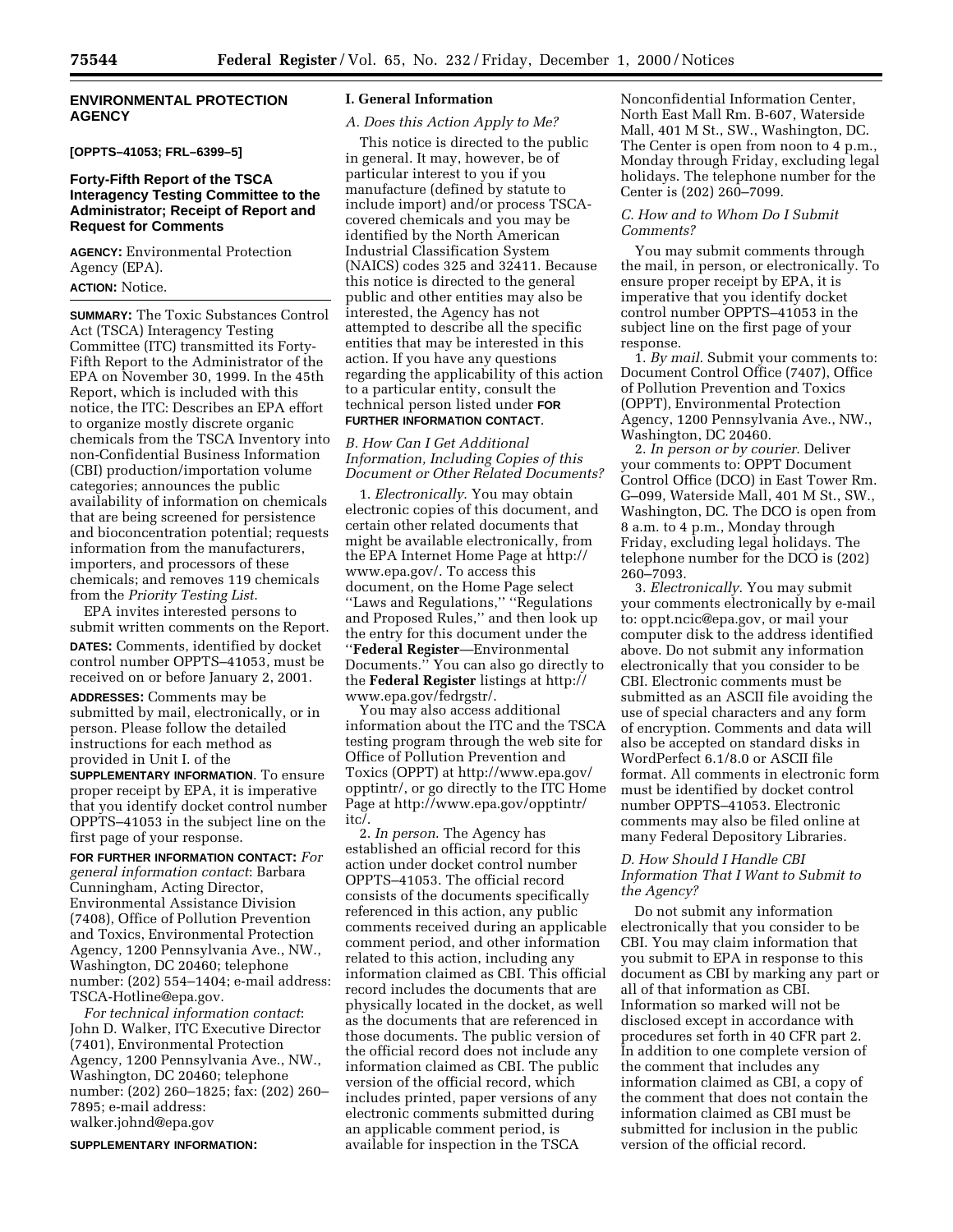Information not marked confidential will be included in the public version of the official record without prior notice. If you have any questions about CBI or the procedures for claiming CBI, please consult the technical person listed under **FOR FURTHER INFORMATION CONTACT**.

# *E. What Should I Consider as I Prepare My Comments for EPA?*

We invite you to provide your views and comments on the ITC 45th Report. You may find the following suggestions helpful for preparing your comments:

1. Explain your views as clearly as possible.

2. Describe any assumptions that you used.

3. Provide copies of any technical information and/or data you used that support your views.

4. Provide specific examples to illustrate your concerns.

5. Make sure to submit your comments by the deadline in this notice.

6. To ensure proper receipt by EPA, be sure to identify the docket control number assigned to this action in the subject line on the first page of your response. You may also provide the name, date, and **Federal Register** citation.

# **II. Background**

The Toxic Substances Control Act (TSCA) (15 U.S.C. 2601 *et seq*.) authorizes the Administrator of the EPA to promulgate regulations under TSCA section 4(a) requiring testing of chemicals and chemical groups in order to develop data relevant to determining the risks that such chemicals and chemical groups may present to health or the environment. Section 4(e) of TSCA established the ITC to recommend chemicals and chemical groups to the Administrator of the EPA

for priority testing consideration. Section 4(e) of TSCA directs the ITC to revise the TSCA section 4(e) *Priority Testing List* at least every 6 months.

1. *The ITC's* 45th *Report*. The 45th Report was received by the EPA Administrator on November 30, 1999, and is included in this notice. In the 45th Report, the ITC:

i. Describes an EPA effort to organize mostly discrete organic chemicals from the TSCA Inventory into non-CBI production/importation volume categories.

ii. Announces the public availability of information on chemicals that are being screened for persistence and bioconcentration potential.

iii. Requests information from the manufacturers, importers, and processors of these chemicals.

2. *Status of the Priority Testing List*. The current TSCA section 4(e) *Priority Testing List* as of November 1999 can be found in Table 1 of the 45th ITC Report which is included in this notice. In the 45th ITC Report, the ITC removed 119 chemicals from the TSCA section 4(e) *Priority Testing List*. These chemicals are discussed in the 45th Report.

# **List of Subjects**

Environmental protection, Chemicals, Hazardous substances.

Dated: November 20, 2000.

#### **Charles M. Auer,**

*Director, Chemical Control Division, Office of Pollution Prevention and Toxics.*

# **Forty-Fifth Report of the TSCA Interagency Testing Committee to the Administrator, U.S. Environmental Protection Agency**

# **Table of Contents**

**Summary** I. Background

- II. TSCA Section 8 Reporting
- A. TSCA Section 8 Rules
- B. ITC's Use of TSCA Section 8 and ''Other Information''
- C. Promoting More Efficient Use of Information Submission Resources
- D. Request to Promulgate a TSCA Section 8(d) Rule
- III. ITC's Activities During This Reporting Period (May to November 1999)
- A. Organizing TSCA Inventory Chemicals into Production/Importation Volume Categories
- B. Screening Chemicals for Persistence and Bioconcentration Potential
- C. Soliciting Measured Bioconcentration Data for Chemicals With BCFs >1,000
- D. Soliciting Use and Exposure Information IV. Revisions to the TSCA Section 4(e) *Priority Testing List*
- A. Chemicals Removed From the *Priority Testing List*
- 1. Isocyanates
- 2. Aldehydes
- 3. Chemicals with insufficient dermal absorption rate data
- V. References

VI. TSCA Interagency Testing Committee

#### **Summary**

This is the 45th Report of the TSCA Interagency Testing Committee (ITC) to the Administrator of the U.S. Environmental Protection Agency (EPA). In this Report the ITC is:

1. Describing an EPA effort to organize mostly discrete organic chemicals from the TSCA Inventory into non-Confidential Business Information (CBI) production/ importation volume categories.

2. Announcing the public availability of information on chemicals that are being screened for persistence and bioconcentration potential.

3. Requesting information from the manufacturers, importers, and processors of these chemicals by February 29, 2000.

4. Removing 119 chemicals from the *Priority Testing List*.

The revised TSCA section 4(e) *Priority Testing List* follows as Table 1.

TABLE 1.—THE TSCA SECTION 4(E) PRIORITY TESTING LIST (NOVEMBER 1999)1

| Report | Date          | Chemical/group                                                                          | Action      |
|--------|---------------|-----------------------------------------------------------------------------------------|-------------|
| 28     | May 1991      | Chemicals with Low Confidence Reference Dose (RfD)<br>Acetone<br>Thiophenol             | Designated  |
| 30     | May 1992      | 5 Siloxanes                                                                             | Recommended |
| 31     | January 1993  | 13 Chemicals with insufficient dermal absorption rate data                              | Designated  |
| 32     | May 1993      | 16 Chemicals with insufficient dermal absorption rate data                              | Designated  |
| 35     | November 1994 | 4 Chemicals with insufficient dermal absorption rate data                               | Designated  |
| 37     | November 1995 | 16 Alkylphenols and 3 alkylphenol polyethoxylates <sup>2</sup>                          | Recommended |
| 39     | November 1996 | 15 Nonylphenol ethoxylates and 8 alkylphenol polyethoxylates <sup>2</sup>               | Recommended |
| 41     | November 1997 | Alkylphenols, 5 polyalkyphenols and 6 alkylphenol<br>18<br>polyethoxylates <sup>2</sup> | Recommended |
| 42     | May 1998      | 3-Amino-5-mercapto-1,2,4-triazole <sup>2</sup>                                          | Recommended |
| 42     | May 1998      | Glycoluril <sup>2</sup>                                                                 | Recommended |
| 42     | May 1998      | Methylal <sup>2</sup>                                                                   | Recommended |
| 42     | May 1998      | Ethyl silicate <sup>2</sup>                                                             | Recommended |
|        |               |                                                                                         |             |

1 The Priority Testing List is available from the ITC's web site (http://www.epa.gov/opptintr/itc).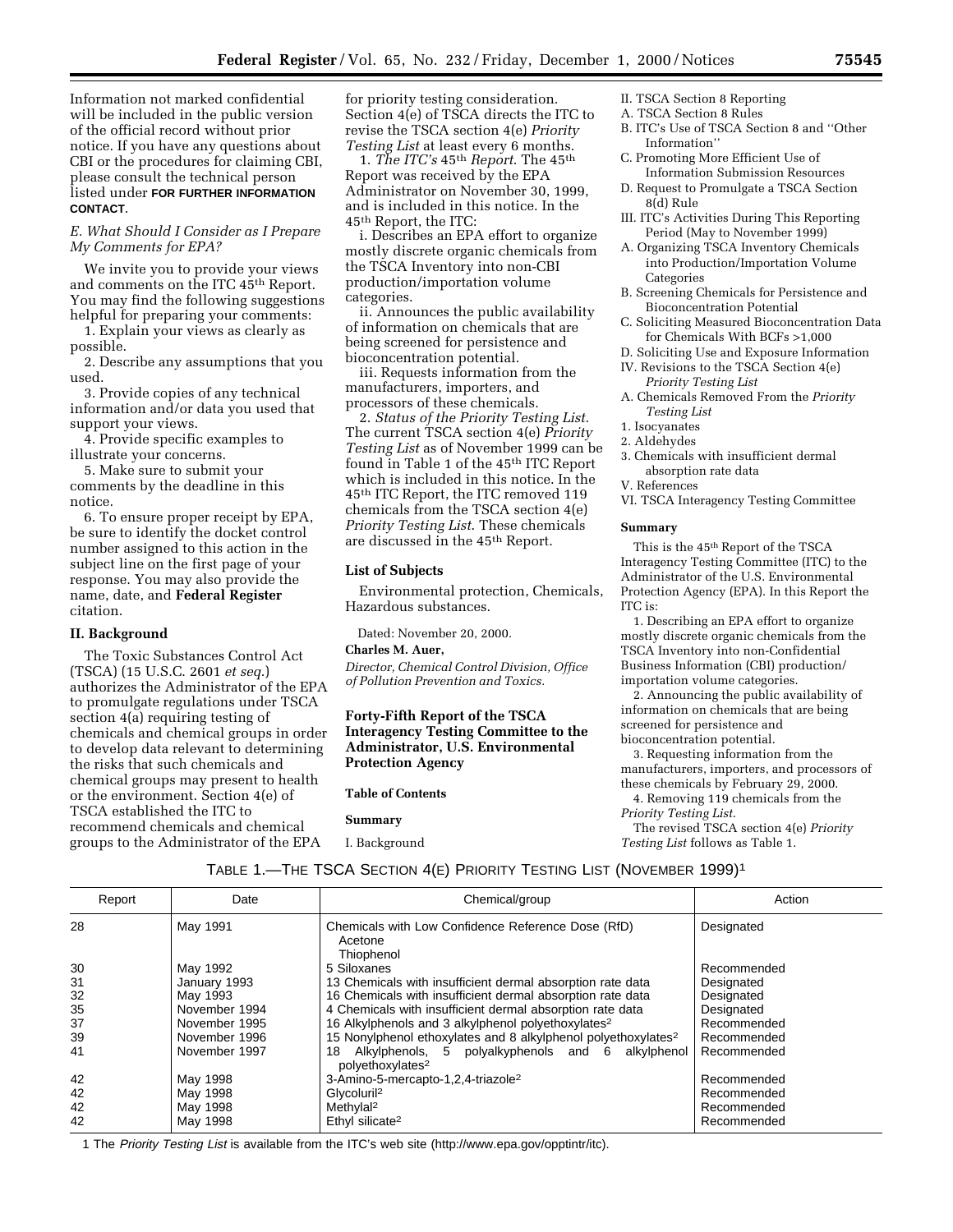2 Data requested through the ITC's Voluntary Information Submissions Innovative Online Network (VISION) (see http://www.epa.gov/opptintr/ itc/vision.htm).

# **I. Background**

The ITC was established by section 4(e) of the Toxic Substances Control Act (TSCA) ''to make recommendations to the Administrator respecting the chemical substances and mixtures to which the Administrator should give priority consideration for the promulgation of a rule for testing under section 4(a).... At least every six months..., the Committee shall make such revisions to the *Priority Testing List* as it determines to be necessary and transmit them to the Administrator together with the Committee's reasons for the revisions'' (Public Law 94– 469, 90 Stat. 2003 *et seq*. (15 U.S.C. 2601 *et seq*.)). Since its creation in 1976, the ITC has submitted 44 semi-annual (May and November) Reports to the EPA Administrator transmitting the *Priority Testing List* and its revisions. In 1989, the ITC began recommending chemical substances for information reporting, screening, and testing to meet the data needs of its member U.S. Government organizations. ITC Reports are available from the ITC's web site (http:// www.epa.gov/opptintr/itc) within a few days of submission to the Administrator and from http://www.epa.gov/fedrgstr after publication in the **Federal Register**. The ITC meets monthly and produces its revisions to the *Priority Testing List* with administrative and technical support from the ITC staff and contract support provided by EPA. ITC members and staff are listed at the end of this Report.

#### **II. TSCA Section 8 Reporting**

#### *A. TSCA Section 8 Rules*

Following receipt of the ITC's Report by the EPA Administrator and addition of chemicals to the *Priority Testing List*, the EPA's Office of Pollution Prevention and Toxics (OPPT) promulgates TSCA section 8(a) Preliminary Assessment Information Reporting (PAIR) and TSCA section 8(d) Health and Safety Data (HaSD) rules for chemicals added to the *Priority Testing List*. These rules require producers and importers of chemicals recommended by the ITC to submit production and exposure reports under TSCA section 8(a) and producers, importers, and processors of chemicals recommended by the ITC to submit unpublished health and safety studies under TSCA section 8(d). These rules are automatically promulgated by OPPT unless requested not to do so by the ITC.

#### *B. ITC's Use of TSCA Section 8 and ''Other Information''*

The ITC reviews the TSCA section 8(a) PAIR reports, TSCA section 8(d) HaSD studies and ''other information'' that becomes available after the ITC adds chemicals to the *Priority Testing List*. ''Other information'' includes TSCA section 4(a) and 4(d) studies, TSCA section 8(c) submissions, TSCA section 8(e) ''substantial risk'' notices,

''For Your Information'' (FYI) submissions, ITC voluntary submissions, unpublished data submitted to U.S. Government organizations represented on the ITC, published papers, as well as use, exposure, effects, and persistence data that are voluntarily submitted to the ITC by manufacturers, importers, processors, and users of chemicals recommended by the ITC. The ITC reviews this information and determines if data needs should be revised, if chemicals should be removed from the *Priority Testing List*, or if recommendations should be changed to designations.

#### *C. Promoting More Efficient Use of Information Submission Resources*

VISION is accessible through the world wide web (http://www.epa.gov/opptintr/itc/ vision.htm). VISION includes the Voluntary Information Submissions Policy (VISP) and links to the TSCA Electronic HaSD Reporting Form (http://www.epa.gov/opptintr/ newchms/hasd.htm). The VISP provides examples of data needed by ITC member U.S. Government organizations, examples of studies that should not be submitted, the 60– , 90–, and 120–day milestones for submitting information, guidelines for using the TSCA Electronic HaSD Reporting Form and instructions for electronically submitting full studies. The TSCA Electronic HaSD Reporting Form is used to provide electronic information on ITC voluntary submissions, TSCA section 8(d) studies (to meet data needs of the ITC member U.S. Government organizations), FYI, and TSCA section 8(e) studies.

In conjunction with this Report, the ITC will be announcing the public availability of information on chemicals that are being screened for persistence and bioconcentration potential and requesting specific use and exposure data for these chemicals from the manufacturers, importers, and processors. In addition, the ITC is requesting measured bioconcentration data for chemicals with estimated bioconcentration factors (BCFs) >1,000 from the manufacturers, importers, and processors of these chemicals. The ITC is requesting that the use, exposure, and bioconcentration data be submitted before February 29, 2000, consistent with the 90–day milestone of the VISP (http://www.epa.gov/opptintr/itc/ visp.htm) for submitting data through the TSCA Electronic HaSD Reporting Form.

#### *D. Request to Promulgate a TSCA Section 8(d) Rule*

The ITC encourages producers, importers, processors, and users of its recommended chemicals to use VISION to voluntarily provide electronic information and establish a dialogue with the ITC to discuss needed data. If the ITC does not receive voluntary electronic information submissions to meet its data needs, then it will ask the EPA to promulgate a TSCA section 8(d) HaSD rule to

determine if there are unpublished data to meet those needs. The ITC strongly encourages those companies that must respond to a TSCA section 8(d) rule to provide data by using the TSCA Electronic HaSD Reporting Form. At this time, the ITC is not adding any chemicals to the *Priority Testing List* and therefore not requesting the EPA to promulgate a TSCA section 8(d) rule.

#### **III. ITC's Activities During This Reporting Period (May to November 1999)**

#### *A. Organizing TSCA Inventory Chemicals into Production/Importation Volume Categories*

The EPA will be organizing discrete organic chemicals from the TSCA Inventory into non-Confidential Business Information (CBI) production/importation volume categories based on information submitted to EPA under the Inventory Update Rules (IURs). These categories could include:

Very Low Production Volume (VLPV)—no production/importation volume data reported to EPA.

Low Production Volume (LPV) production/importation volumes ≥10,000 pounds (lbs) and <100,000 lbs.

Moderate Production Volume (MPV) production/importation volumes ≥100,000 lbs and <1 million lbs.

High Production Volume (HPV) production/importation volumes ≥1 million lbs and <1 billion lbs.

Very High Production Volume (VHPV) production/importation volumes ≥1 billion lbs.

These categories are currently based on data reported to EPA in response to the 1986, 1990, 1994, or 1998 IURs (EPA, 1986, 1990, 1994, or 1998). It should be noted that the VLPV and LPV categories were created to accommodate a flexible lowest-reporting threshold. Based on the 1986, 1990, 1994, and 1998 IURs the lowest-reporting threshold is 10,000 lbs. However, based on a proposed IUR, this threshold could increase to 25,000 lbs in 2002 (EPA, 1999a).

#### *B. Screening Chemicals for Persistence and Bioconcentration Potential*

During this reporting period, the ITC implemented strategies to screen chemicals for persistence and bioconcentration potential. These strategies are referred to as Degradation Effects Bioconcentration Information Testing Strategies (DEBITS) because they facilitate testing for the availability of degradation, ecological, or human health effects and bioconcentration information. DEBITS can be applied to any group of discrete organic chemicals. This Report describes the use of DEBITS to screen discrete organic TSCA Inventory chemicals with U.S. production or importation volumes >10,000 lbs/year for persistence and bioconcentration potential (Figure 1).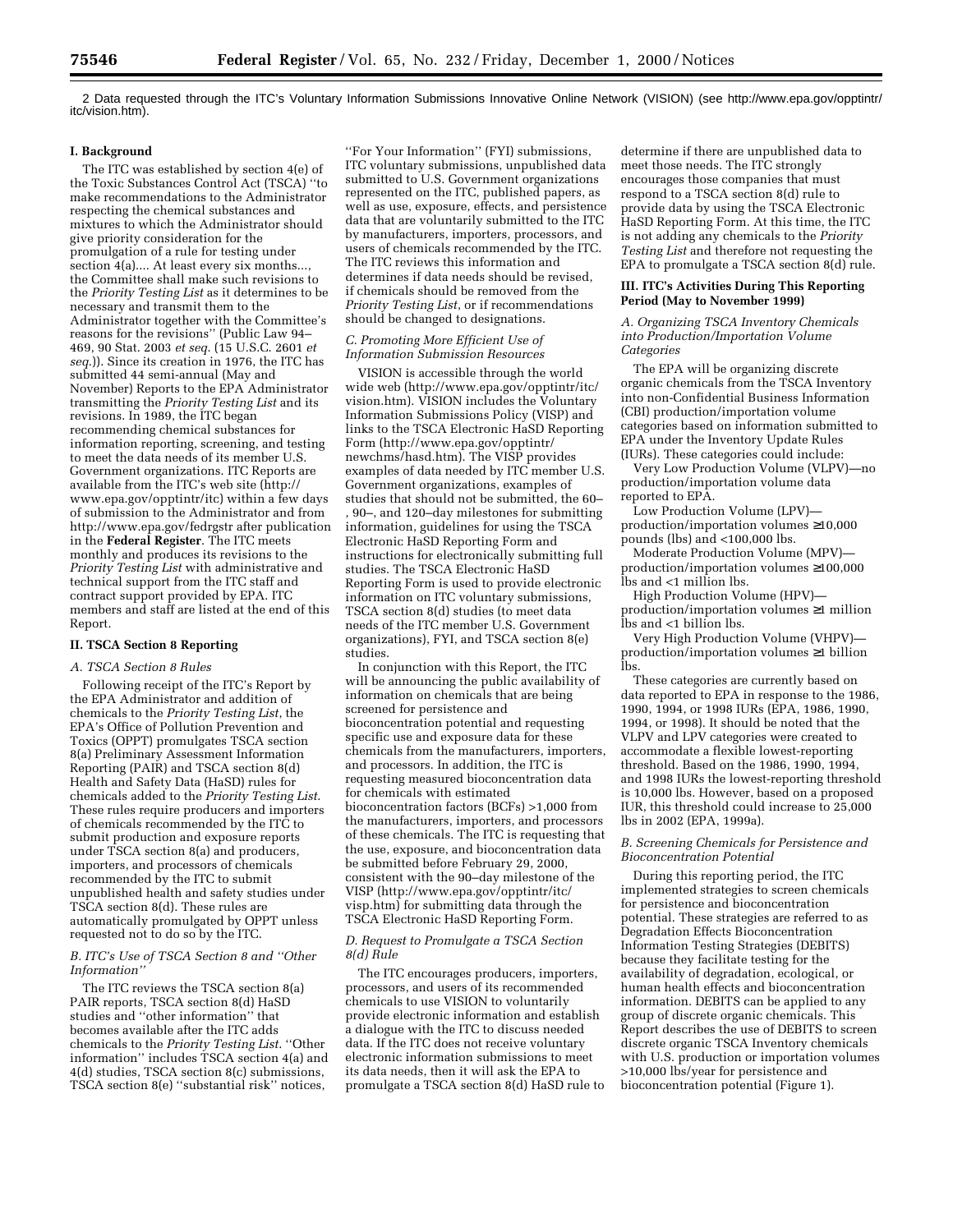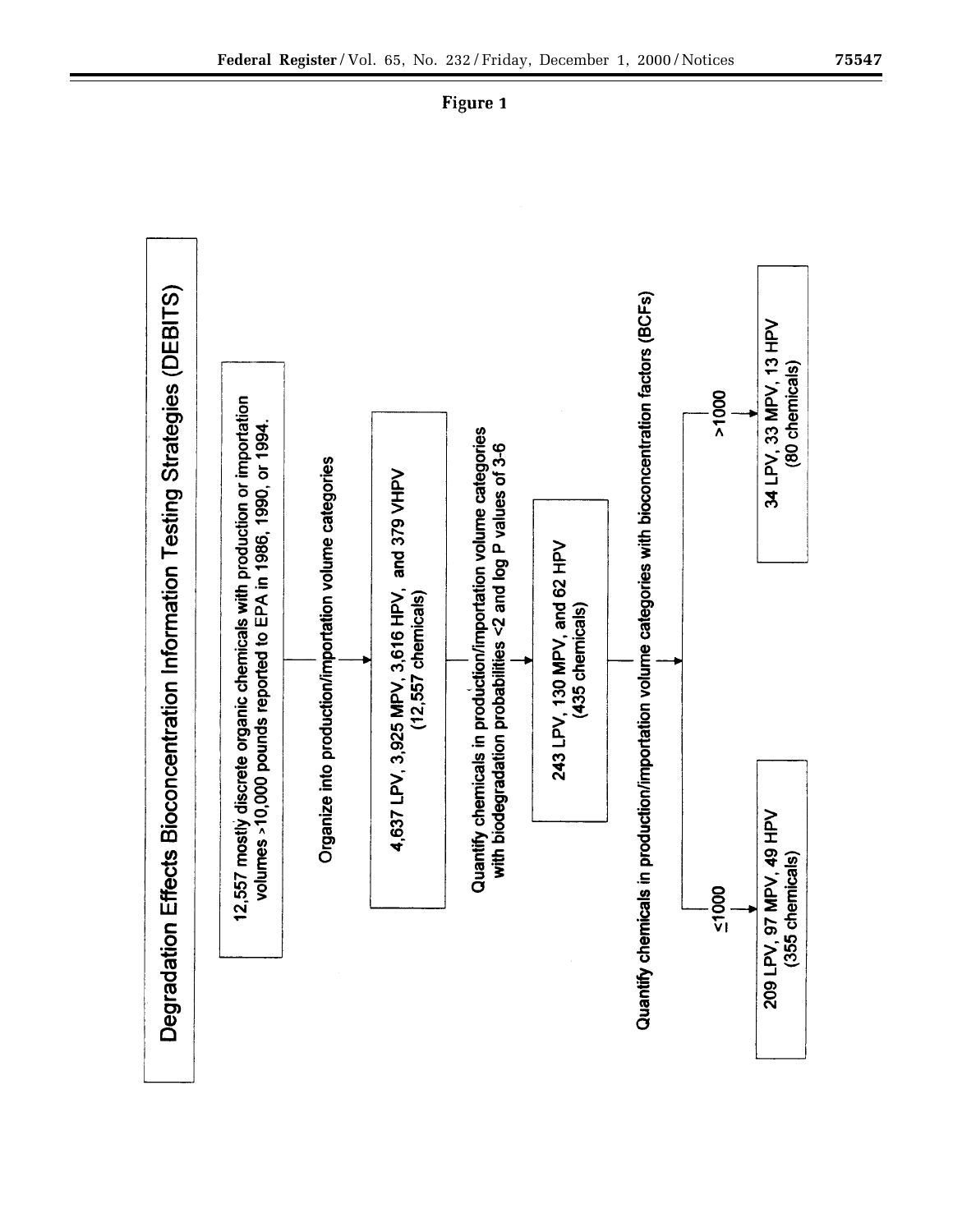The ITC will continue to develop DEBITS as part of an effort to screen chemicals for potential to persist, bioconcentrate, and cause ecological or human health effects. As part of this effort, Structure-Activity Relationships (SARs) are likely to be created to predict toxicity and promote more efficient use of chemical testing resources. SARs are used to screen for chemicals that are structurally related to chemicals which are known to be toxic or for which the mode of toxic action is known, but for which there are few, if any, toxicity data, especially data that are of interest to the U.S. Government organizations represented on the ITC.

1. *Incorporating non-CBI production/ importation volume categories into DEBITS*. Non-CBI production/importation volume categories were incorporated into DEBITS to facilitate creation of SARs that can predict toxicity across production/importation volume categories, e.g., predicting toxicity of LPV or MPV chemicals from structurally related HPV or VHPV chemicals. The non-CBI production/importation volume categories that were incorporated into DEBITS were developed from 1986, 1990, and 1994 IUR data, because only these data were available when the ITC implemented DEBITS. These data were reported for 12,557 mostly discrete organic chemicals with production/importation volumes >10,000 lbs that were associated with 4 non-CBI production/importation volume categories (Figure 1).

The ITC recognizes the historical significance of obtaining basic ecological effects, environmental fate or health effects data on chemicals with international production or importation volumes >1 million lbs/year that was established by the Organization for Economic Cooperation and Development (OECD) Screening Information Data Set (SIDS) program (http:// www.oecd.org). The ITC also recognizes the relevance of EPA's HPV Chemical Challenge program (http://www.epa.gov/opptintr/ chemrtk/volchall.htm) to continue that tradition for chemicals with U.S. production or importation volumes >1 million lbs/year. Nonetheless, the ITC realizes the importance of considering chemicals in VLPV, LPV, and MPV categories, because they are likely to have: Even fewer basic ecological effects, environmental fate or health effects data, speciality chemical uses in consumer or other end-use products, and a need for SARs that can be used to predict persistence, bioconcentration, or toxicity from chemicals in HPV and VHPV categories that are related by structure or mode of toxic action and for which data are available or being developed through the OECD SIDS, HPV Chemical Challenge, and related programs.

2. *Predicting persistence*. The ITC used estimates of ultimate aerobic biodegradation potential (degradation of a chemical by microorganisms (mostly bacteria) under aerobic conditions to carbon dioxide and cellular material) as a preliminary screen to predict a chemical's persistence in the environment. Syracuse Research Corporation's BIOWIN program was used to provide aerobic biodegradation probability predictions (http://esc-plaza.syrres.com/ interkow/biodeg.htm). These predictions

were based on expert opinions that different structural groups could be used to estimate a chemical's biodegradation potential (Boethling et al., 1994). As a criterion for persistence, the ITC selected chemicals with biodegradation probabilities <2 because it has been predicted that these chemicals would persist for at least 2–3 months in sediment, soil, and water. This screening criterion is more conservative than the 2–month persistence half-life criterion used by EPA (EPA, 1999b). Quantitative Structure Activity Relationships (QSARs) described by Howard et al. (2000) were used to estimate persistence in air.

3. *Screening chemicals for bioconcentration potential*. The ITC used log octanol-water partition coefficients (log P) values between 3–6 to select a group of nonionic, discrete organic chemicals that could be screened for bioconcentration potential. Log P values 3–6 were based on data of Bintein and Devillers (1993). Syracuse Research Corporation's KOWWIN program was used to provide measured and estimated log P values (http://esc-plaza.syrres.com/ interkow/logkow.htm). The KOWWIN program is based on data indicating that different structural groups quantitatively contribute to a chemical's ability to partition to water or octanol (Meylan and Howard, 1995).

A BCF is the ratio of the concentration of a chemical in tissues of organisms (almost always aquatic organisms and mostly fish) to the concentration of a chemical in water at steady state. Syracuse Research Corporation's BCFWIN program was used to provide measured and estimated BCF values (http:// esc-plaza.syrres.com/interkow/bcfwin.htm). The program is based on the methods of Meylan et al. (1999). The ITC used a BCF >1,000 to screen chemicals for bioconcentration potential. A BCF >1,000 is used by the EPA, International Joint Commission (IJC) and others (EPA, 1999b; IJC, 1993) .

Of the 12,557 chemicals with production/ importation volumes >10,000 lbs, 435 have biodegradation probabilities <2 and log P values of 3–6, 355 have BCFs  $\leq 1,000$  and 80 have BCFs >1,000 (Figure 1).

#### *C. Soliciting Measured Bioconcentration Data for Chemicals With BCFs >1,000*

Of the 80 chemicals with BCFs >1,000, the ITC will list chemicals with estimated BCFs on its web site and provide opportunities for manufacturers, importers, and processors of these chemicals to voluntarily submit measured bioconcentration data through VISION using the TSCA Electronic HaSD Reporting Form (see Unit II. C. of this Report for more details). The ITC would appreciate receiving any measured bioconcentration data and information on methods for making those measurements before February 29, 2000, after which time, the ITC will consider asking EPA to promulgate a TSCA section 8(d) rule to require submission of these data.

#### *D. Soliciting Use and Exposure Information*

Several sources were searched in an attempt to obtain use information for the 435 chemicals (Ashford, 1994; Budavari, 1996; Clayton and Clayton, 1993–1994; Kirk-

Othmer, 1991–1998; Lewis, 1993; Ullmann, 1985–1994). In addition, sites on the world wide web and EPA's Use Cluster Scoring System were searched. Uses were identified for only about one third of the 435 chemicals; they were general and may not be current. The ITC needs more specific information on uses and exposures for many of these chemicals to evaluate potential for environmental releases and human exposures, e.g., are any of the chemicals used as on-site intermediates in closed production processes. Without this information, the ITC can only use production/importation volume categories as indicators of potential environmental releases and human exposures.

The ITC will list chemicals for which it needs current use and exposure information on its web site to provide an opportunity for manufacturers, importers, and processors of these chemicals to voluntarily provide more specific use and exposure information. This information should be submitted through VISION using section 3.2 of the TSCA Electronic HaSD Reporting Form (see Unit II. C. of this Report). The ITC will consider any use and exposure information that is submitted before February 29, 2000, after which time, the ITC will consider asking EPA to promulgate a TSCA section 8(a) rule to require submission of data.

#### **IV. Revisions to the TSCA Section 4(e) Priority Testing List**

#### *A. Chemicals Removed From the Priority Testing List*

1. *Isocyanates*. In its 26th Report, the ITC added 43 isocyanates to the *Priority Testing List* and recommended them for physical and chemical property testing based on U.S. Government data needs (55 FR 23050, June 5, 1990). In its 35th and 37th Reports, the ITC removed 28 and 5 isocyanates from the *Priority Testing List*, respectively (59 FR 67596, December 29, 1994 (FRL–4923–2); 61 FR 4188, February 2, 1996 (FRL–4991–6)). In its 37th Report, the ITC also solicited consumer use information for 9 of 10 isocyanates (9 diisocyanates) remaining on the *Priority Testing List* and announced that the review of isocyanates was being expanded from information on physical and chemical properties to exposures, health effects and SARs. In November 1996, the ITC established a Dialogue Group with the Diisocyanates Panel of the Chemical Manufacturers Association (CMA). The Panel provided the ITC with unpublished physical and chemical property data and as a result 2 more isocyanates were removed from the *Priority Testing List* in the ITC's 40th Report (62 FR 30580, June 4, 1997 (FRL–5718–3)). In addition, the Panel provided the ITC with extensive product use information on the diisocyanates. At this time, the ITC is removing the remaining eight isocyanates from the *Priority Testing List*, because:

i. Two of the eight isocyanates are being tested under the OECD SIDS program. ii. The requested consumer use

information has been provided to the ITC. iii. All eight isocyanates remaining on the *Priority Testing List* are in the EPA's HPV Chemical Challenge program. The SIDS and HPV programs are likely to provide basic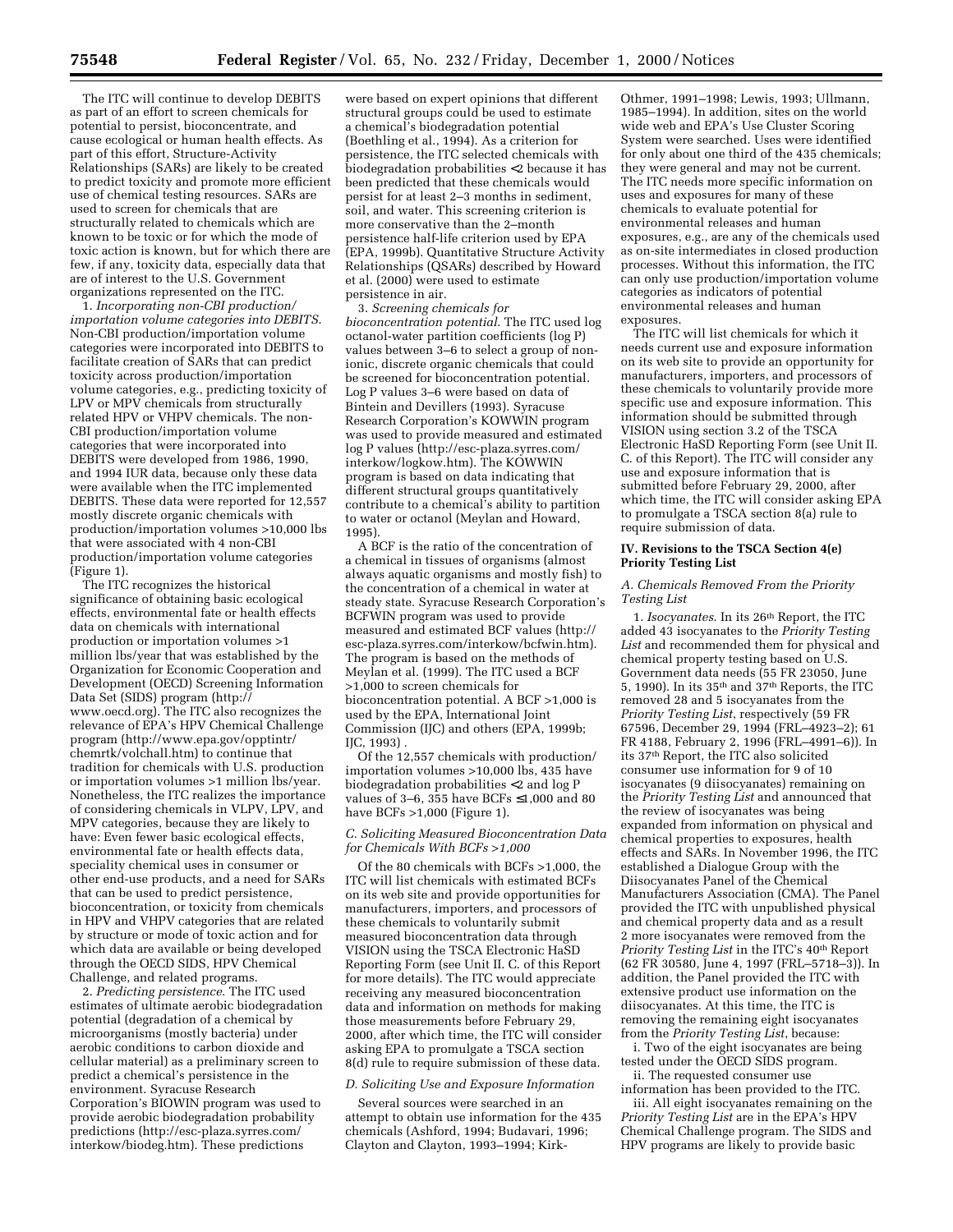ecological effects, environmental fate, and health effects data for these eight isocyanates.

2. *Aldehydes*. In its 27th Report, the ITC added 89 aldehydes to the *Priority Testing List* and recommended them for ecological effects testing based on U.S. Government data needs. In addition, the ITC deferred testing for 429 aldehydes because they had production/importation volumes <10,000 lbs in 1986 (56 FR 9534, March 6, 1991). In its 35th Report, the ITC removed 27 of the 89 aldehydes from the *Priority Testing List*. In this 45th Report, the ITC is removing the remaining 62 aldehydes from the *Priority Testing List* because 10 of 62 aldehydes are being tested under the OECD SIDS program, 30 are in the EPA's HPV Chemical Challenge program or because SARs have been created (since the chemicals were recommended) to predict some ecological effects (Karabunarliev et al., 1996; Schultz et al., 1994; Walker and Printup, 2000; Walker et al., 2000). The SIDS and HPV programs and SARs are likely to provide basic data for some of these 62 aldehydes.

3. *Chemicals with insufficient dermal absorption rate data*. In its 31st, 32nd, and 35th Reports, the ITC added 24, 34, and 25 chemicals, respectively, to the *Priority Testing List* and designated them for testing to develop dermal absorption rate data based on U.S. Government data needs (58 FR 26898, May 5, 1993; 58 FR 38490, July 16, 1993; 59 FR 67596, December 29, 1994). In previous Reports, the ITC removed 3 of the designated chemicals from the *Priority Testing List* (59 FR 35720, July 13, 1994 (FRL–4870–4); 60 FR 42982, August 17, 1995 (FRL–4965–6)). In this 45th Report, the ITC is removing 11, 16 and 20 chemicals (a total of 47 chemicals) from the *Priority Testing List*, that were designated in the ITC's 31st, 32nd, and 35th Reports, respectively. The ITC is removing 47 of the 80 chemicals on the *Priority Testing List* with insufficient dermal absorption rate data, because EPA published a June 9, 1999, **Federal Register** notice (64 FR 31074) (FRL–5760–3) proposing dermal absorption rate testing for these chemicals.

#### **V. References**

1. Ashford, R.D. (1994). *Ashford's Dictionary of Industrial Chemicals: Properties, Production, Uses*. London, England. Wavelength Publications Ltd.

2. Bintein, S. and Devillers, J. (1993). Nonlinear Dependence of Fish Bioconcentration on *n*-Octanol/Water Partition Coefficient. SAR and QSAR. *Environmental Research*. 1:29–39.

3. Boethling, R.S.; Howard, P.H.; Meylan, W.M.; Stiteler, W.; Beauman, J.; and Tirado, N. (1994). Group contribution method for predicting probability and rate of aerobic biodegradation. *Environmental Science and Technology*. 28:459–65.

4. Budavari, S., et al (1996). *The Merck Index: An Encyclopedia of Chemicals And Drugs*. 12th Ed. Whitehouse Station, NJ. Merck and Company, Inc.

5. Clayton, G.D. and Clayton, F.E. (1993– 1994). *Patty's Industrial Hygiene and Toxicology*. 4th Ed. John Wiley and Sons, New York City, NY. Vol. IIA–IIF.

6. Howard, P.H.; Walker, J. D.; Boethling, R.S.; and Meylan, W. M. (2000). Persistent,

Bioaccumulative and Toxic Substances (PBTS): Role of Quantitative Structure Activity Relationships (QSARs) in the Identification of Persistent Substances. J.D. Walker (Ed.) *Handbook on Quantitative Structure Activity Relationships (QSARs) for Predicting Environmental Fate of Chemicals*. SETAC Press. Pensacola, FL. In Press.

7. IJC (1993). A Strategy for the Virtual Elimination of Persistent Toxic Substances. Vol. 1, Report of the Virtual Elimination Task Force to the IJC.

8. Karabunarliev, S.; Mekenyan, O.G.; Karcher, W.; Russom, C.L.; and Bradbury, S.P. (1996). Quantum-chemical descriptors for estimating the acute toxicity of electrophiles to the fathead minnow (Pimephales promelas): An analysis based on molecular mechanisms. *Quantitative Structure-Activity Relationship*. 15:302–310.

9. *Kirk-Othmer Encyclopedia of Chemical Technology*. (1991–1998). 4th Ed. Vol. 1 to 25. New York City, NY. John Wiley and Sons.

10. Lewis, R.J.S.R. (1993). *Hawley's Condensed Chemical Dictionary*. 12th Ed. New York City, NY. Van Nostrand Reinhold Company.

11. Meylan, W.M. and P.H. Howard. (1995). Atom/fragment contribution method for estimating octanol-water partition coefficients. *Journal of Pharmacological Science*. 84:83–92.

12. Meylan, W.M.; Howard, P.H.; Boethling, R.S.; Aronson, D.; Printup, H.; and Gouchie, S. (1999). Improved method for estimating bioconcentration/bioaccumulation factor from octanol/water partition coefficient. *Environmental Toxicology and Chemistry*. 18:664–672.

13. Russom, C.L.; Bradbury, S.P.; Braiders, S.J.; Hammermeister, D.E.; and Drummond, R.A. (1997). Predicting modes of toxic action from chemical structure: Acute toxicity in the fathead minnow (Pimephales Promelas). *Environmental Toxicology and Chemistry*. 16(5):948–967.

14. Schultz, T. W.; Bryant, S. E.; and Lin, D. T. 1994. Structure-toxicity relationships for Tetrahymena: Aliphatic Aldehydes. *Bulletin of Environmental Contamination and Toxicology*. 52(2):279–285.

15. *Ullmann's Encyclopedia of Industrial Chemistry*. (1985–1994). 5th Ed. Vol. A1–A28 Deerfield Beach, FL. VCH Publishers.

16. EPA. (1986). Partial Updating of TSCA Inventory Data Base; Production and Site Reports. **Federal Register** (51 FR 21438– 21452, June 12, 1986).

17. EPA. (1990). Partial Updating of TSCA Inventory Data Base; Production and Site Reports; Technical Amendment. **Federal Register** (55 FR 39586–39588, September 27, 1990).

18. EPA. (1994). Partial Updating of TSCA Inventory Data Base; Production and Site Reports; Technical Amendment. **Federal Register** (59 FR 30652–30654, October 24, 1994 (FRL–4910–4)).

19. EPA. (1998). Partial Updating of TSCA Inventory Data Base; Production and Site Reports; Technical Amendment. **Federal Register** (63 FR 45950–45953, August 28, 1998 (FRL–6028–3)).

20. EPA. (1999a). TSCA Inventory Update Rule Amendments; Proposed Rule. **Federal Register** (64 FR 46772–46812, August 26, 1999 (FRL–6097–4)).

21. EPA. (1999b). Category for persistent, bioaccumulative and toxic new chemical substances. **Federal Register** (64 FR 60194– 60204, November 4, 1999 (FRL–6097–7)).

22. Walker, J.D. and Printup, H. (2000). Using the Substructure-based Computerized Chemical Selection Expert System (SuCCSES) to analyze aldehydes I. Development of structural subclasses and structure activity relationships (SARs). J.D. Walker (Ed). *Handbook on Quantitative Structure Activity Relationships (QSARs) for Predicting Ecological Effects of Chemicals*. SETAC Press. Pensacola, FL. In Press.

23. Walker, J.D.; Printup, H.; Karabunarliev, S.H.; Mekenyan, O.G.; and Veith, G.D. (2000). Using the Substructurebased Computerized Chemical Selection Expert System (SuCCSES) to analyze aldehydes II. Development of quantitative structure activity relationships (QSARs). J.D. Walker (Ed). *Handbook on Quantitative Structure Activity Relationships (QSARs) for Predicting Ecological Effects of Chemicals*. SETAC Press. Pensacola, FL. In Press.

#### **VI. TSCA Interagency Testing Committee**

#### **Statutory Organizations and Their Representatives**

*Council on Environmental Quality* Brad Campbell, Member *Department of Commerce National Institute of Standards and Technology* Barbara C. Levin, Alternate *National Oceanographic and Atmospheric Administration* Nancy Foster, Member Teri Rowles, Alternate Richard S. Artz, Alternate *Environmental Protection Agency* Paul Campanella, Member David R. Williams, Alternate *National Cancer Institute* Harry Seifried, Member Victor Fung, Alternate *National Institute of Environmental Health Sciences* William Eastin, Member, Chair H.B. Matthews, Alternate *National Institute for Occupational Safety and Health* Albert E. Munson, Member Mark Toraason, Alternate *National Science Foundation* A. Frederick Thompson, Member Marge Cavanaugh, Alternate *Occupational Safety and Health Administration* Val H. Schaeffer, Member Lyn Penniman, Alternate **Liaison Organizations and Their Representatives** *Agency for Toxic Substances and Disease Registry* William Cibulas, Member

*Consumer Product Safety Commission* Jacqueline Ferrante, Member, Vice

Chair

*Department of Agriculture* Clifford P. Rice, Member

*Department of Defense*

Barbara Larcom, Member Janet Whaley, Alternate Jose Centeno, Alternate